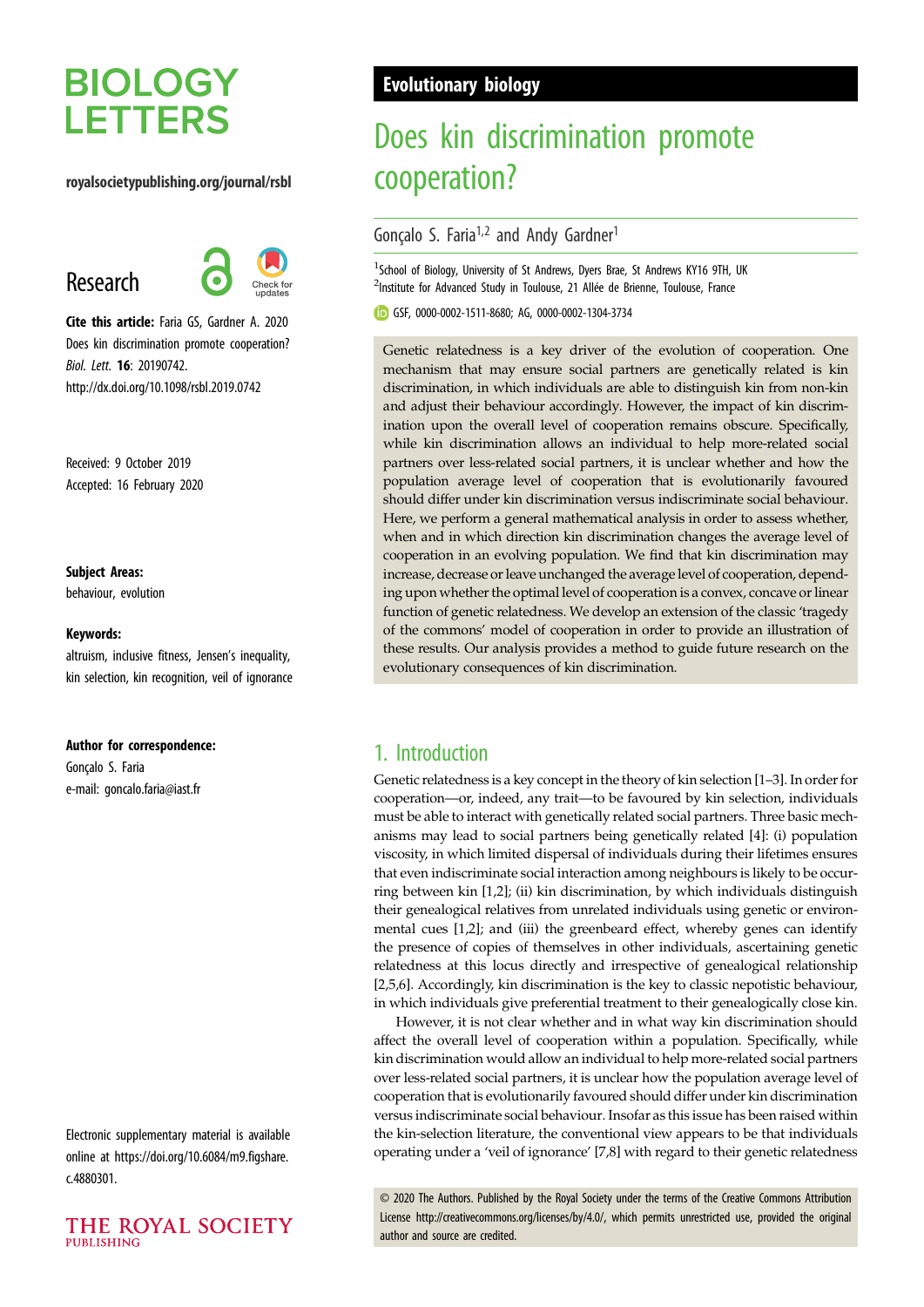2

to their social partners will tend to be favoured to behave more cooperatively than they would do were they able to behave nepotistically [[9](#page-3-0)–[11\]](#page-3-0). However, no formal analysis of this general problem has previously been undertaken, so it remains unclear whether this view is accurate and exactly what would drive this cooperation-promoting effect of ignorance.

Here, we perform a general analysis of the evolution of cooperation in order to assess whether, in what way and why the population average level of cooperation is modulated by the ability to behave nepotistically versus indiscriminately with regards to social behaviour. We then develop an extension of the classic 'tragedy of the commons' model of the evolution of cooperation [[12,13\]](#page-3-0), which mathematically captures the tension between individual selfishness and group success, to illustrate the results of our general analysis in more concrete terms. We end by discussing the implications of our results for future theoretical and empirical research, focusing on the utility of our method in analysing the evolutionary consequences of lifting the veil of ignorance in a social population.

# 2. General analysis

We assume an infinite population separated into discrete groups within which individuals engage in public-goods cooperation. Let individual fitness be given by  $w = W(x, y, z)$ , where  $x$  is the individual's own genetic 'breeding' value for investment into cooperation,  $y$  is the average genetic value across this individual's social partners and z is the average genetic value across the whole population. An increase in the average level of cooperation is favoured by natural selection when  $(\frac{dw}{dx})|_{x=y=z} > 0$ , i.e. when Hamilton's rule  $-c(z)$  +  $b(z)r > 0$  is satisfied, where  $-c(z) = (\partial w/\partial x)\big|_{x=y=z}$ ,  $b(z) = (\partial w/\partial x)^2$  $\partial y$ )  $\vert_{x=y=z}$  and  $r = dy/dx$  is the kin-selection coefficient of relatedness [\[1](#page-3-0),[2,14,15\]](#page-3-0). Accordingly, assuming that an intermediate evolutionarily stable strategy [\[16](#page-3-0)] exists, this 'optimal' level of investment into cooperation  $z^* = Z(r)$  satisfies  $-c(z^*) + b(z^*)r = 0$ , as this is a necessary condition for evolutionary stability [\[17,18](#page-3-0)]. Note that while the marginal fitness effect  $-c(z) + b(z)r$ of an increase in cooperation is a linear function of relatedness  $r$ , the optimal level of investment  $z^*$  need not be.

This optimum pertains to situations in which public-goods cooperation is governed by a single genetic trait, i.e. when there is only one context within which cooperation is performed, or if individuals are unable to adjust their level of cooperation according to context. If instead cooperation is performed in multiple contexts, and individuals are able to adjust their level of cooperation according to the optimum for each context separately, then a separate genetic trait must be considered for each of these different contexts. An example of this is when there is variation in relatedness between social groups and individuals are able to judge how related they are to their social partners and respond to this conditional information by adjusting their level of cooperation. Here, the condition for natural selection to favour an increase in cooperation in relatedness context *i* is  $-c(z) + b(z)r_i > 0$ , where  $r_i$  is the genetic relatedness pertaining to this particular context, and the optimal level of cooperation for this context is given by  $z_i^* = Z(r_i)$ which satisfies  $-c(z) + b(z)r_i = 0$ .

In this case, the average level of cooperation across the population is given by  $\bar{z}^* = \sum_i p_i z_i^* = \sum_i p_i Z(r_i)$ , where  $p_i$ denotes the proportion of individuals experiencing relatedness  $r_i$ . It follows that, if Z is a linear function of its argument, then  $\sum_i p_i Z(r_i) = Z(\sum_i p_i r_i) = Z(r)$ , and hence  $\bar{z}^* = z^*$ , i.e. in this linear case the average level of cooperation across the population is exactly the same irrespective of whether individuals adjust their level of cooperation in light of kin discrimination versus expressing the same level of cooperation in all kinship contexts. By contrast, if  $Z$  is a nonlinear function of its argument, then the average level of cooperation across the population may depend on whether individuals respond facultatively to kinship information. In particular: if  $Z$  is a convex function of its argument, then, from Jensen's [[19\]](#page-3-0) inequality, we have  $\sum_{i} p_i Z(r_i) \geq Z(\sum_{i} p_i r_i)$ , such that  $\bar{z}^* \geq z^*$ , i.e. the population average level of cooperation may be larger when individuals recognize and respond to kinship versus behave indiscriminately; and if  $Z$  is a concave function of its argument, then  $\sum_i p_i Z(r_i) \leq Z(\sum_i p_i r_i)$ , such that  $\bar{z}^* \leq z^*$ , i.e. the population average level of cooperation may be lower when individuals recognize and respond to kinship versus behave indiscriminately.

### 3. An illustration

We now provide a concrete illustration of the general predictions made above using a development of the classic 'tragedy of the commons' model of the evolution of cooperation [[12,13\]](#page-3-0). We continue to consider an infinite population subdivided into social groups, with each group having the same amount of resource at its disposal. We now assume that in a proportion  $q$  of social groups the average relatedness of the constituent individuals is  $r_{\text{low}}$  and in a proportion  $1-q$ of social groups the average relatedness is  $r_{\text{high}}$ . Without any loss of generality, we assume  $r_{\text{low}} \le r_{\text{high}}$ , such that we may refer to the first type of group as low-relatedness groups and the second type of group as high-relatedness groups. We denote an individual's level of cooperation if finding herself in a low-relatedness group as  $x_{\text{low}}$  and her level of cooperation if finding herself in a high-relatedness group as  $x_{\text{high}}$ , and we denote the overall level of cooperation in her group as  $y_{\text{low}}$  in the low-relatedness setting and as  $y_{\text{high}}$  in the high-relatedness setting. We assume that the overall fitness of the social group is proportional to the level of cooperation exhibited by its constituent members, and that individuals who behave relatively less cooperatively enjoy a relatively greater share of their group's fitness, such that the focal individual's fitness is given by

$$
w = q \left(\frac{1 - x_{\text{low}}}{1 - y_{\text{low}}}\right)^{\beta} y_{\text{low}} + (1 - q) \left(\frac{1 - x_{\text{high}}}{1 - y_{\text{high}}}\right)^{\beta} y_{\text{high}},
$$
(3.1)

where  $\beta \ge 0$  describes the rate of decline in group share of fitness associated with an increase in relative cooperativeness.

In the absence of kin discrimination—i.e. under the constraint that  $x_{\text{low}} = x_{\text{high}}$  and  $y_{\text{low}} = y_{\text{high}}$ —we find that the optimal level of cooperation is given by

$$
z^* = \frac{r}{r + \beta(1 - r)},
$$
\n(3.2)

where  $r = q r_{\text{low}} + (1 - q) r_{\text{high}}$  is the average within-group relatedness across the population (see electronic supplementary material for details). Note that this optimum level of cooperation is of the form  $z^* = Z(r)$ , as derived in the previous section, and moreover, it is a concave function of relatedness when  $0 < \beta < 1$ , a linear function of relatedness when  $\beta = 1$ and a convex function of relatedness when  $\beta > 1$ . Also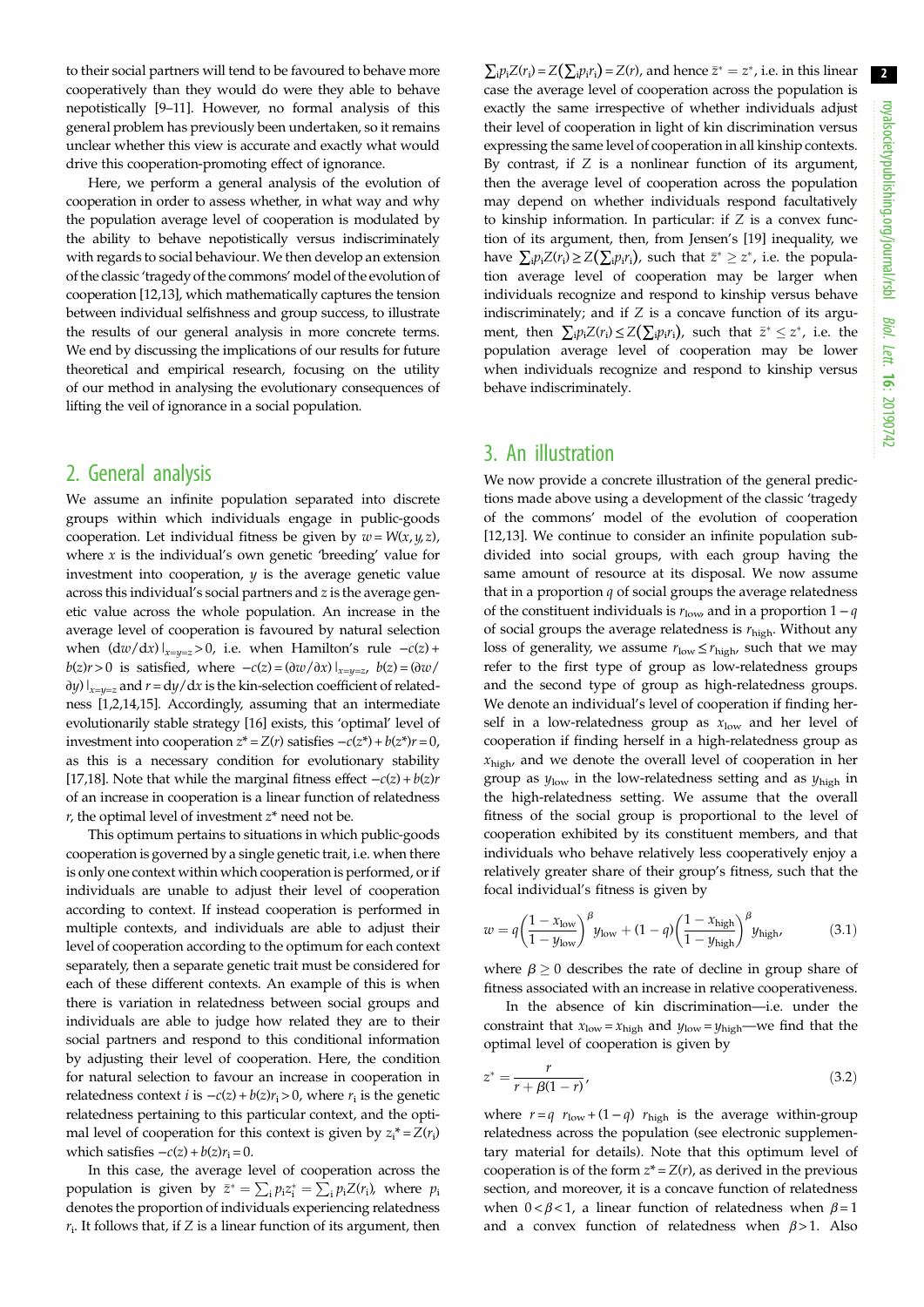3



Figure 1. Comparison of a tragedy of the commons model when kin discrimination is absent versus when kin discrimination is present. When the candidate uninvadable investment of cooperation is a concave function of genetic relatedness (a), presence of kin discrimination leads to cooperation average being lower in the population than when kin discrimination is absent. When the candidate uninvadable investment of cooperation is a linear function of genetic relatedness (b), presence or absence of kin discrimination leads to the same cooperation average in the population. Finally, when the candidate uninvadable investment of cooperation is a convex function of genetic relatedness (c), presence of kin discrimination leads to cooperation average being higher in the population than when kin discrimination is absent. The following parameter values were used: frequency of different types of patches  $q = 0.5$ ; relatedness  $r_{\text{low}} = 0.2$ ; relatedness  $r_{\text{high}} = 0.8$ . Additionally, in (a) we assume  $\beta = 0.5$ , in (b) we assume  $\beta = 1$ , and in (c) we assume  $\beta = 2$ .

note that this exactly recovers Frank's [\[12](#page-3-0),[13\]](#page-3-0) result for the special case where  $\beta = 1$ : here, the optimal level of cooperation is  $z^* = r$ , and hence the optimal level of selfishness is  $1 - r$ .

If instead individuals are able to adjust their level of cooperation according to the level of relatedness that they detect within their group—i.e. so it is possible that  $x_{\text{low}} \neq$  $x_{\text{high}}$  and  $y_{\text{low}} \neq y_{\text{high}}$ —then we find that the optimal level of cooperation is given by

$$
z_{\text{low}}^{*} = \frac{r_{\text{low}}}{r_{\text{low}} + \beta(1 - r_{\text{low}})}\tag{3.3}
$$

for an individual in a low-relatedness group, and by

$$
z_{\rm high}^{*} = \frac{r_{\rm high}}{r_{\rm high} + \beta(1 - r_{\rm high})},
$$
\n(3.4)

for an individual in a high-relatedness group (see electronic supplementary material for details), and this means that the overall level of cooperation in the population is given by

$$
\bar{z}^* = q \frac{r_{\text{low}}}{r_{\text{low}} + \beta(1 - r_{\text{low}})} + (1 - q) \frac{r_{\text{high}}}{r_{\text{high}} + \beta(1 - r_{\text{high}})}.
$$
(3.5)

Comparison of the overall level of cooperation in the presence (equation (3.5)) and absence (equation (3.2)) of kin discrimination recovers the results of our general analysis: (i) kin discrimination decreases the overall level of cooperation  $(z^* < z^*)$  when cooperation is a concave function of relatedness  $(0 < \beta < 1$ ; figure 1*a*); (ii) kin discrimination does not affect the overall level of cooperation  $(\bar{z}^* = z^*)$  when cooperation is a linear function of relatedness ( $\beta$  = 1; figure 1b); and (iii) kin discrimination increases the overall level of cooperation ( $\overline{z}^* > z^*$ ) when cooperation is a convex function of relatedness  $(\beta > 1)$ ; figure 1c).

### 4. Discussion

In the social-evolution literature, there has been a tendency to associate 'veil-of-ignorance' scenarios with increased cooperation, such that individuals behave more cooperatively—on average—when they have less information [[9](#page-3-0)–[11](#page-3-0)]. Here, we have shown that ignorance concerning the relatedness of one's social partners may increase, decrease or leave unaffected the overall level of cooperation that is favoured in an evolving population, depending on whether the optimal level of cooperation is a convex, concave or linear function of relatedness. We have demonstrated this result both in general terms and also in the context of an illustrative, 'tragedy-of-the-commons' setting.

Queller & Strassmann's [[11](#page-3-0)] discussion of the role of ignorance in the evolution of cooperation is the only treatment, to our knowledge, that has provided a general prediction as to how ignorance of relatedness will modulate the overall level of cooperation. Generalizing across particular contexts—including conflicts in relation to meiotic drive, parent-of-origin-specific gene expression and queen–worker conflicts in social-insect colonies—they suggest that ignorance with respect to relatedness is a general promoter of cooperation (and their analysis also considered ignorance with respect to other factors, such as fitness pay-offs). Our mathematical analysis agrees that this will be the case provided that the optimal level of cooperation is generally a concave (i.e. decelerating) function of relatedness, but suggests that the opposite result will obtain in scenarios where cooperation is a convex (i.e. accelerating) function of relatedness. Our analysis provides no basis for believing that cooperation should be a concave as opposed to the convex function of relatedness and so, if this does happen to be the case across the majority of empirical scenarios, further theoretical and empirical investigation will be required in order to explain why this should be so.

In order to facilitate comparison between scenarios in which kin discrimination is present versus absent, we have assumed that the underlying relatedness structure of a population is independent of this aspect of a species' biology. However, it is feasible that any impact that kin discrimination has on the overall level of cooperation could itself modulate the incidence  $(p_i)$  and corresponding relatedness coefficient  $(r_i)$  for each of the situations in which individuals may find themselves, and such changes could further contribute to differences in the overall level of cooperation that is evolutionarily favoured. Depending on the details of a species'